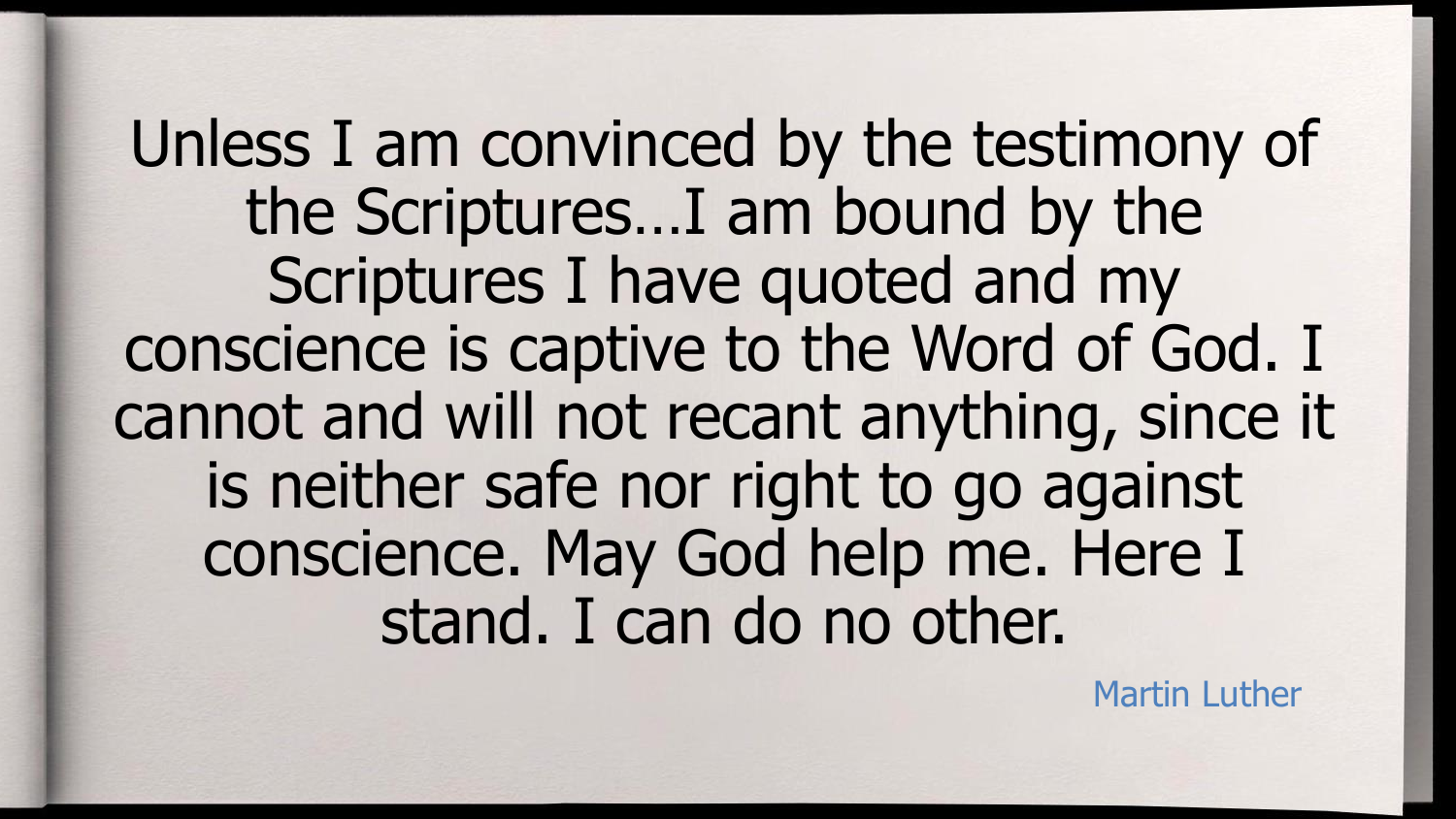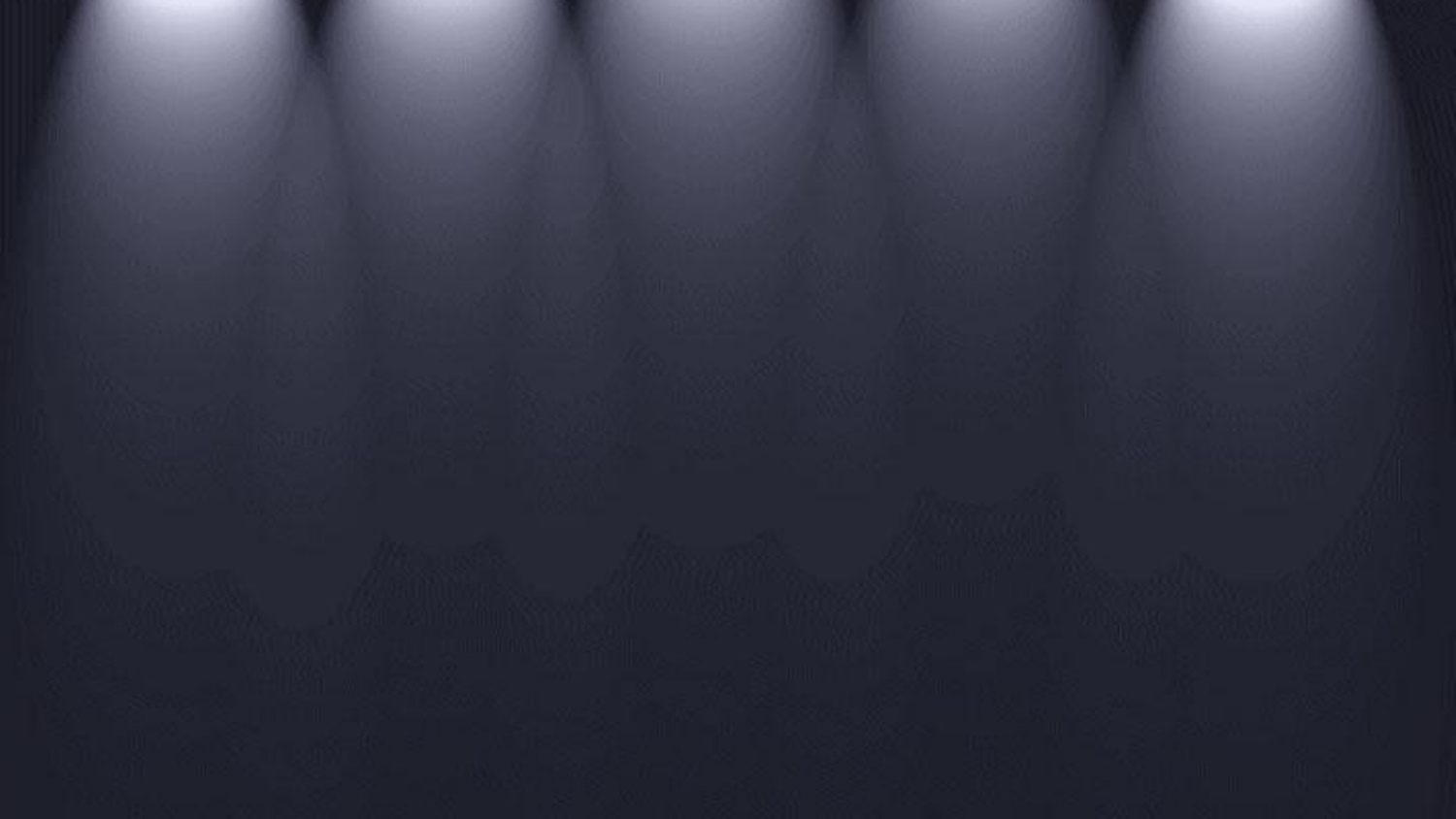Unless God has raised you up for this very thing, you will be worn out by the opposition of men and devils. But if God be for you, who can be against you? Are all of them together stronger than God? O be not weary of well doing? Go on, in the name of God and in the power of His might.

> John Wesley: An Autobiographical Sketch John Wesley (edited by Ole Borgen)

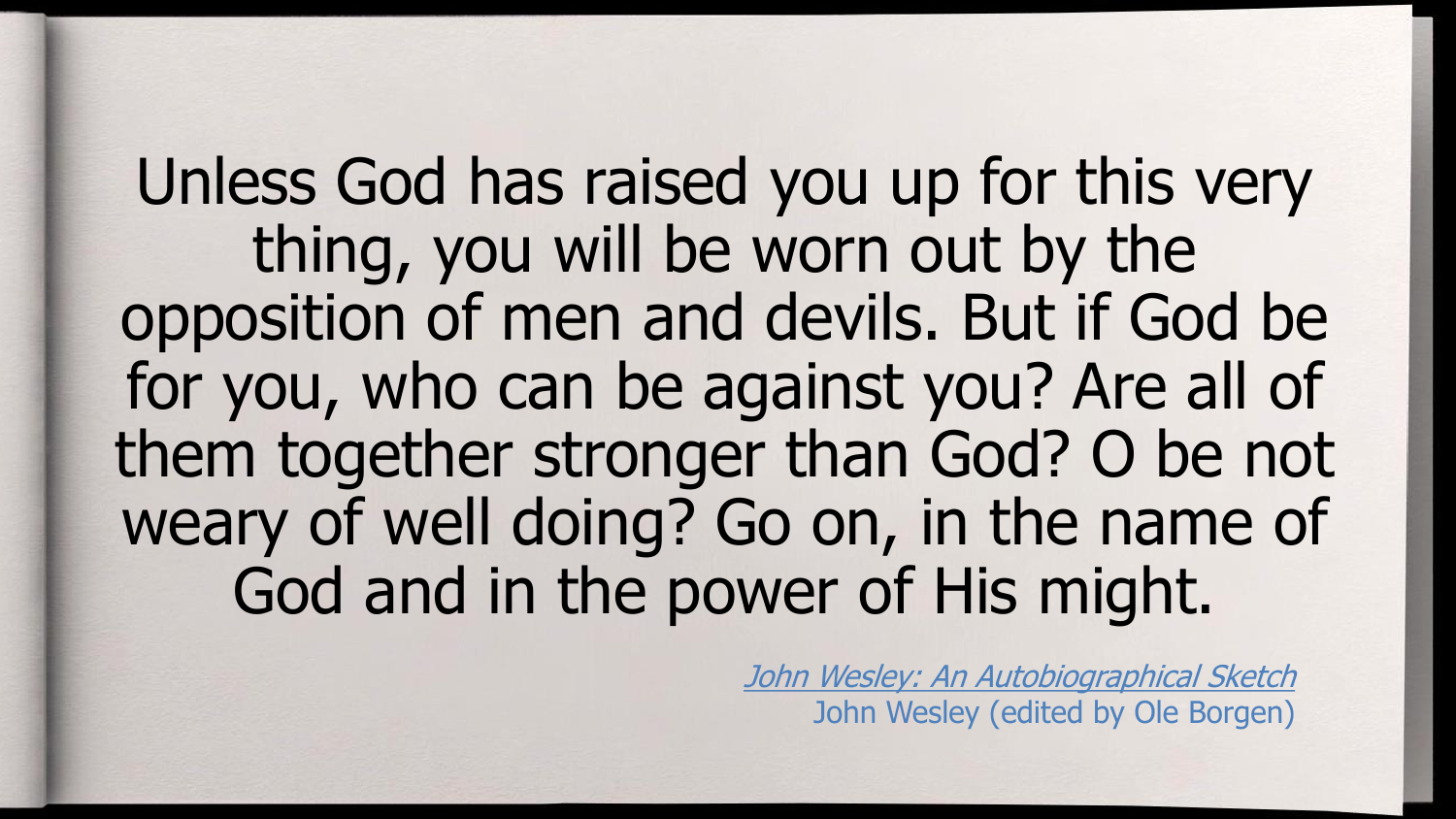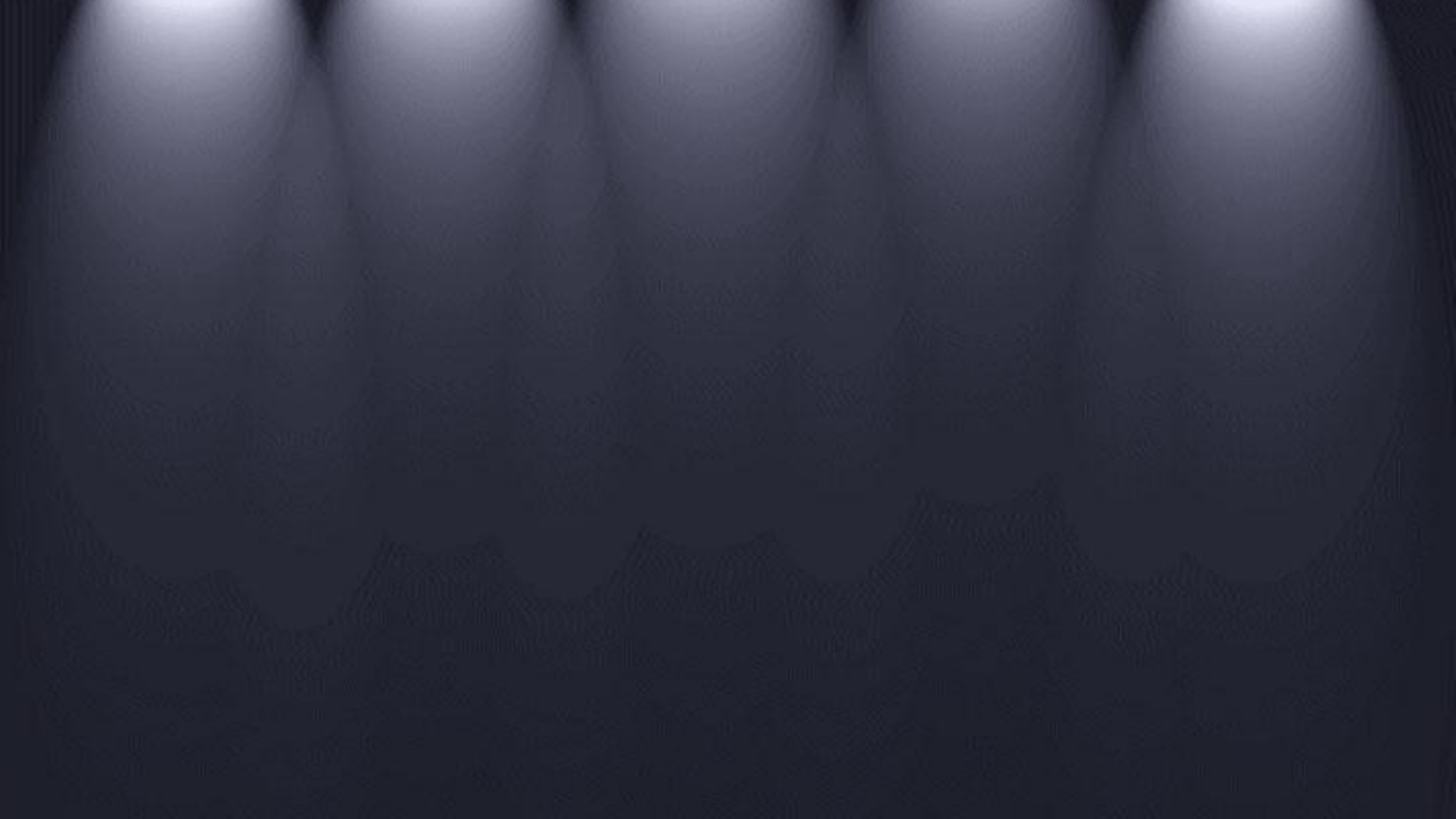Seek the approval of God, not audiences. If you obey God, the crowds will come anyway. Only this time their appetite will be for the truth, and you will advance the Kingdom of God and not a counterfeit. We must repent of grieving the Holy Spirit by catering to the contaminated crowd.

> **Vessels of Fire and Glory** Mario Murillo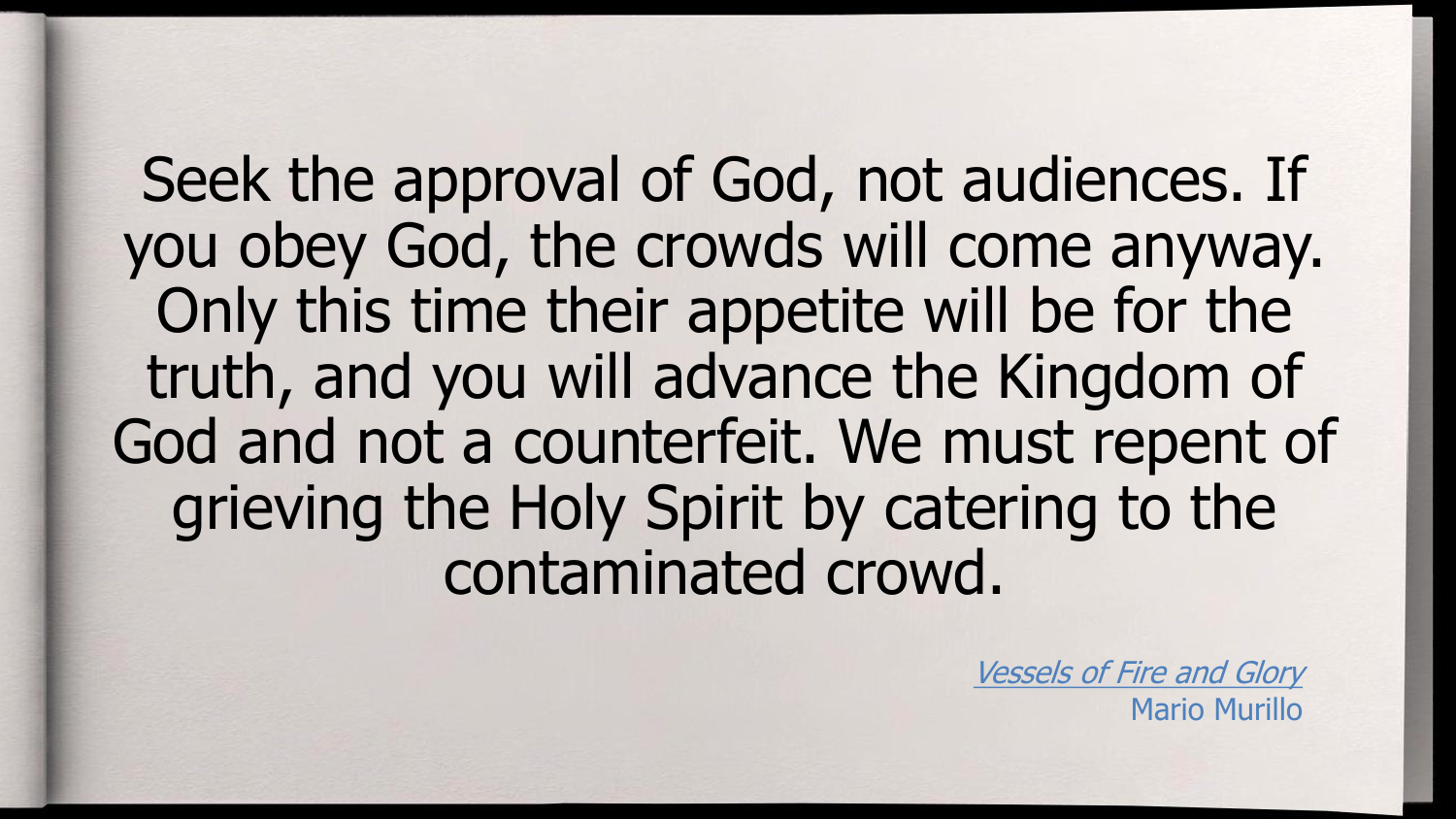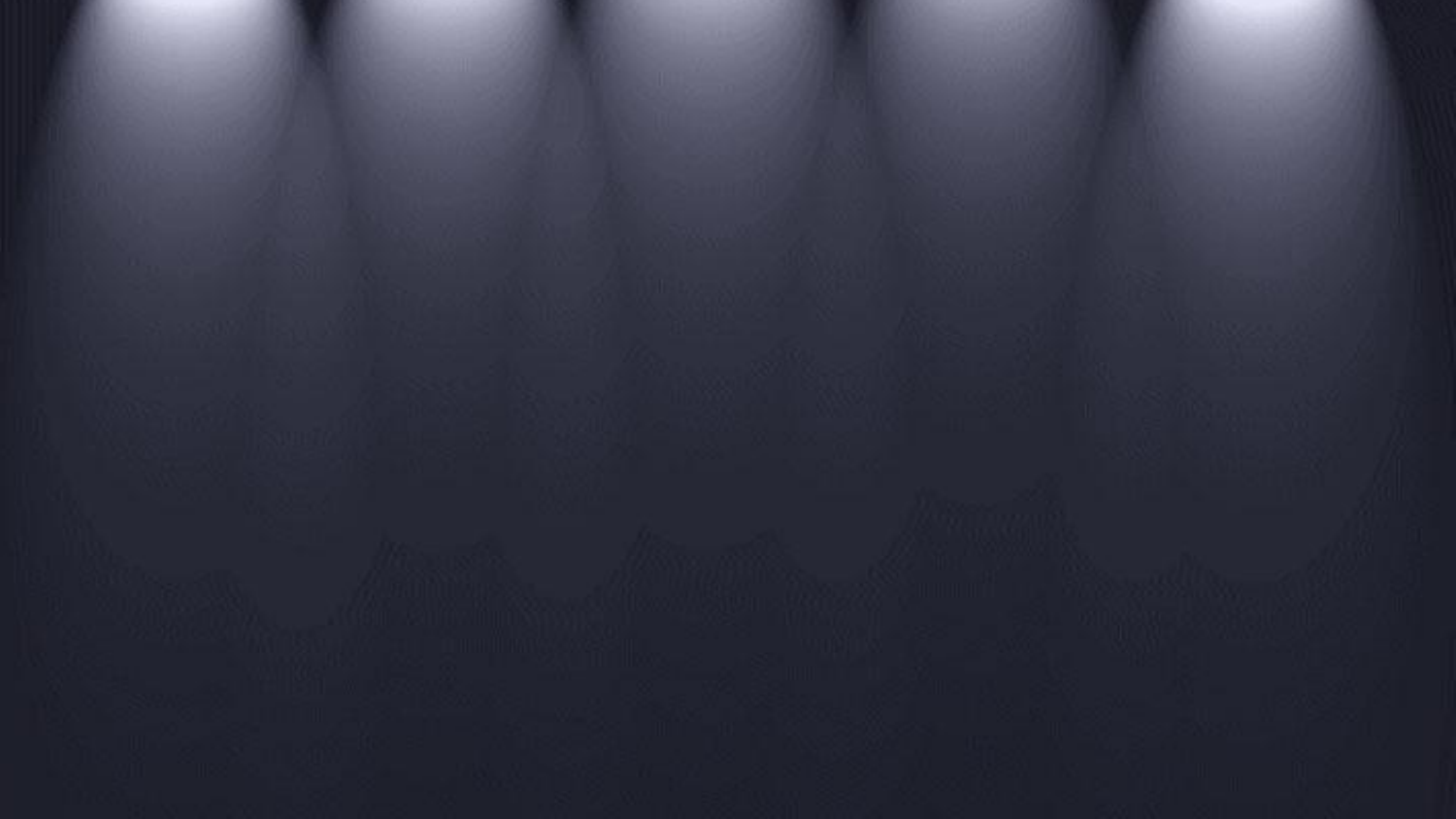There is no place for the exaltation of personal reputation if we want to see a move of God. If we really want to experience the outpouring of the Holy Spirit and every blessing that accompanies it, we need to truly follow the model of the Suffering Servant and be willing to make ourselves of no reputation. (Phil 2:7)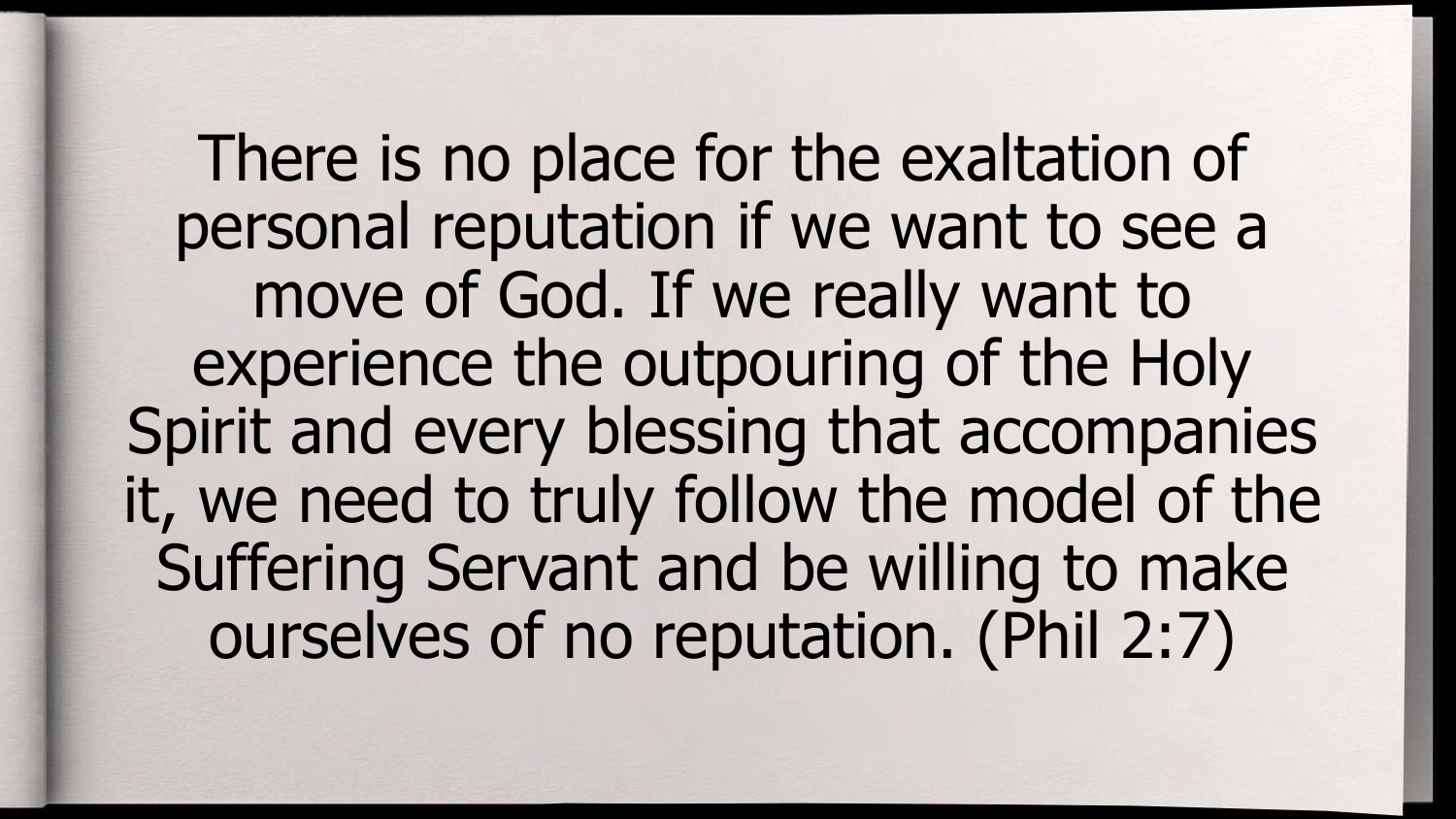Not some reputation—no reputation. If there is a trace of the love of reputation in us, I believe it can hinder us from stepping into the fullness of what God wants to release into the earth. He's looking for those who are all in, completed yielded. Not perfect—yielded.

> Accessing the Greater Glory Larry Sparks & Ana Werner